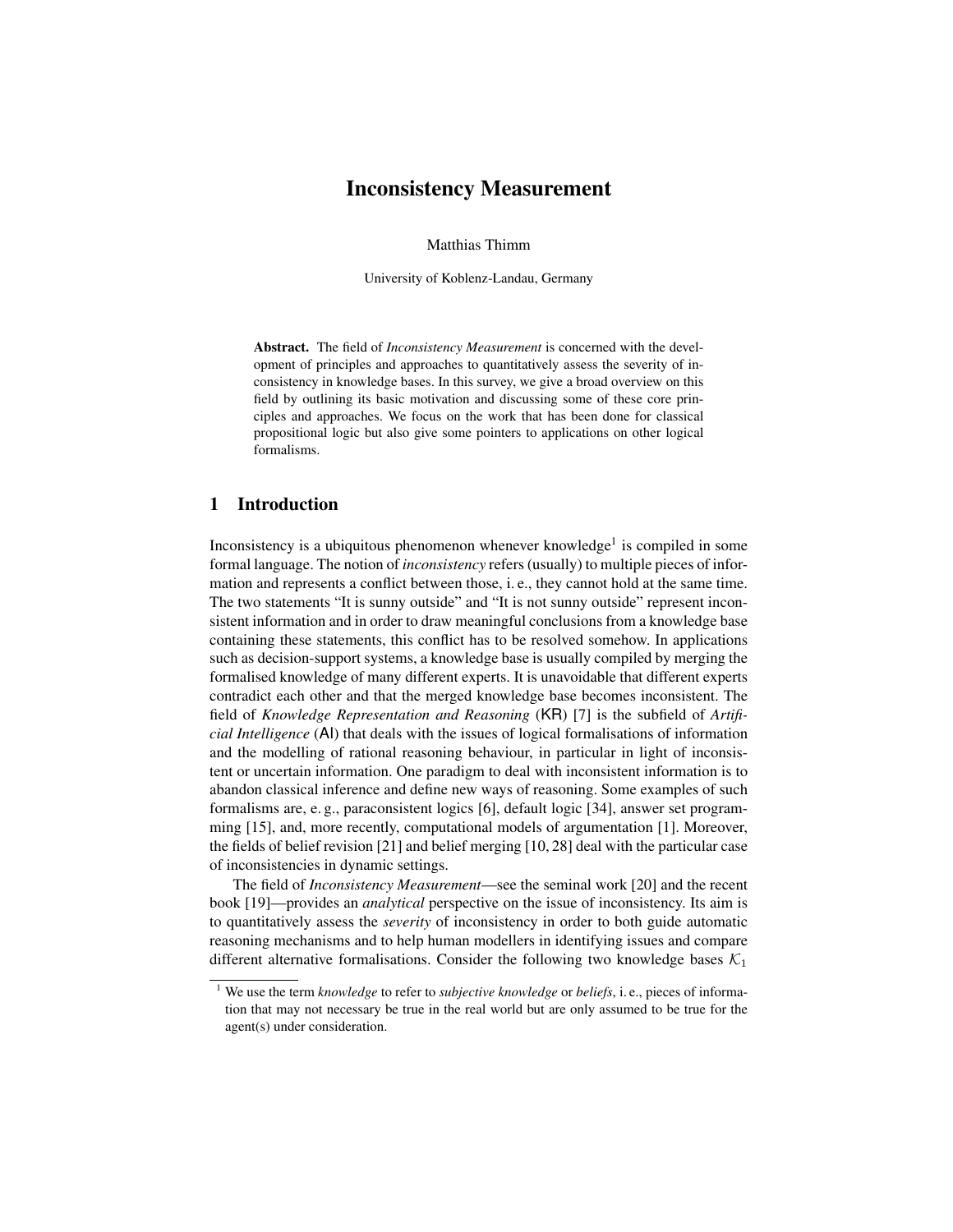and  $K_2$  formalised in classical propositional logic (see Section 2 for the formal background) modelling some information about the weather:

$$
\mathcal{K}_1 = \{\text{sumy}, \neg \text{sumy}, \text{hot}, \neg \text{hot}\}
$$

$$
\mathcal{K}_2 = \{\neg \text{hot}, \text{sumy}, \text{sumy} \rightarrow \text{hot}, \text{humid}\}
$$

Both  $K_1$  and  $K_2$  are classically inconsistent, i.e., there is no interpretation satisfying any of them. But looking closer into the structure of the knowledge bases one can identify differences in the severity of the inconsistency. In  $K_1$  there are two "obvious" contradictions, i.e.,  $\{sum, -sumy\}$  and  $\{hot, \neg hot\}$  are directly conflicting formulas. In  $\mathcal{K}_2$ , the conflict is a bit more hidden. Here, three formulas are necessary to produce a contradiction ({¬hot, sunny, sunny  $\rightarrow$  hot}). Moreover, there is one formula in  $\mathcal{K}_2$ (humid), which is not participating in any conflict and one could still infer meaningful information from this by relying on e. g. paraconsistent reasoning techniques [6]. In conclusion, one should regard  $K_1$  as *more inconsistent* than  $K_2$ . So a decision-maker should prefer using  $\mathcal{K}_2$  instead of  $\mathcal{K}_1$ .

The analysis of the severity of inconsistency in the knowledge bases  $\mathcal{K}_1$  and  $\mathcal{K}_2$ above was informal. Formal accounts to the problem of assessing the severity of inconsistency are given by *inconsistency measures* and there have been a lot of proposals of those in recent years. Up to today, the concept of *severity of inconsistency* has not been axiomatised in a satisfactory manner and the series of different inconsistency measures approach this challenge from different points of view and focus on different aspects on what constitutes *severity*. Consider the next two knowledge bases (with abstract propositions  $a$  and  $b$ )

$$
\mathcal{K}_3 = \{a, \neg a, b\} \qquad \qquad \mathcal{K}_4 = \{a \lor b, \neg a \lor b, a \lor \neg b, \neg a \lor \neg b\}
$$

Again both  $K_3$  and  $K_4$  are inconsistent, but which one is more inconsistent than the other? Our reasoning from above cannot be applied here in the same fashion. The knowledge base  $\mathcal{K}_3$  contains an apparent contradiction  $(\lbrace a, \neg a \rbrace)$  but also a formula not participating in the inconsistency ( $\{b\}$ ). The knowledge base  $\mathcal{K}_4$  contains a "hidden" conflict as four formulas are necessary to produce a contradiction, but all formulas of  $\mathcal{K}_4$  are participating in this. In this case, it is not clear how to assess the inconsistency of these knowledge bases and different measures may order these knowledge bases differently. More generally speaking, it is not universally agreed upon which so-called *rationality postulates* should be satisfied by a reasonable account of inconsistency measurement, see [3, 5, 41] for a discussion. Besides concrete approaches to inconsistency measurement the community has also proposed a series of those rationality postulates in order to describe general desirable behaviour and the classification of inconsistency measures by the postulates they satisfy is still one the most important ways to evaluate the quality of a measure, even if the set of desirable postulates is not universally accepted. For example, one of the most popular rationality postulates is *monotony* which states that for any  $K \subseteq K'$ , the knowledge base K cannot be regarded as more inconsistent as  $K'$ . The justification for this demand is that inconsistency cannot be resolved when adding new information but only increased<sup>2</sup>. While this is usually regarded as a

<sup>&</sup>lt;sup>2</sup> At least in monotonic logics; for a discussion about inconsistency measurement in nonmonotonic logics see [43, 9] and Section 5.3.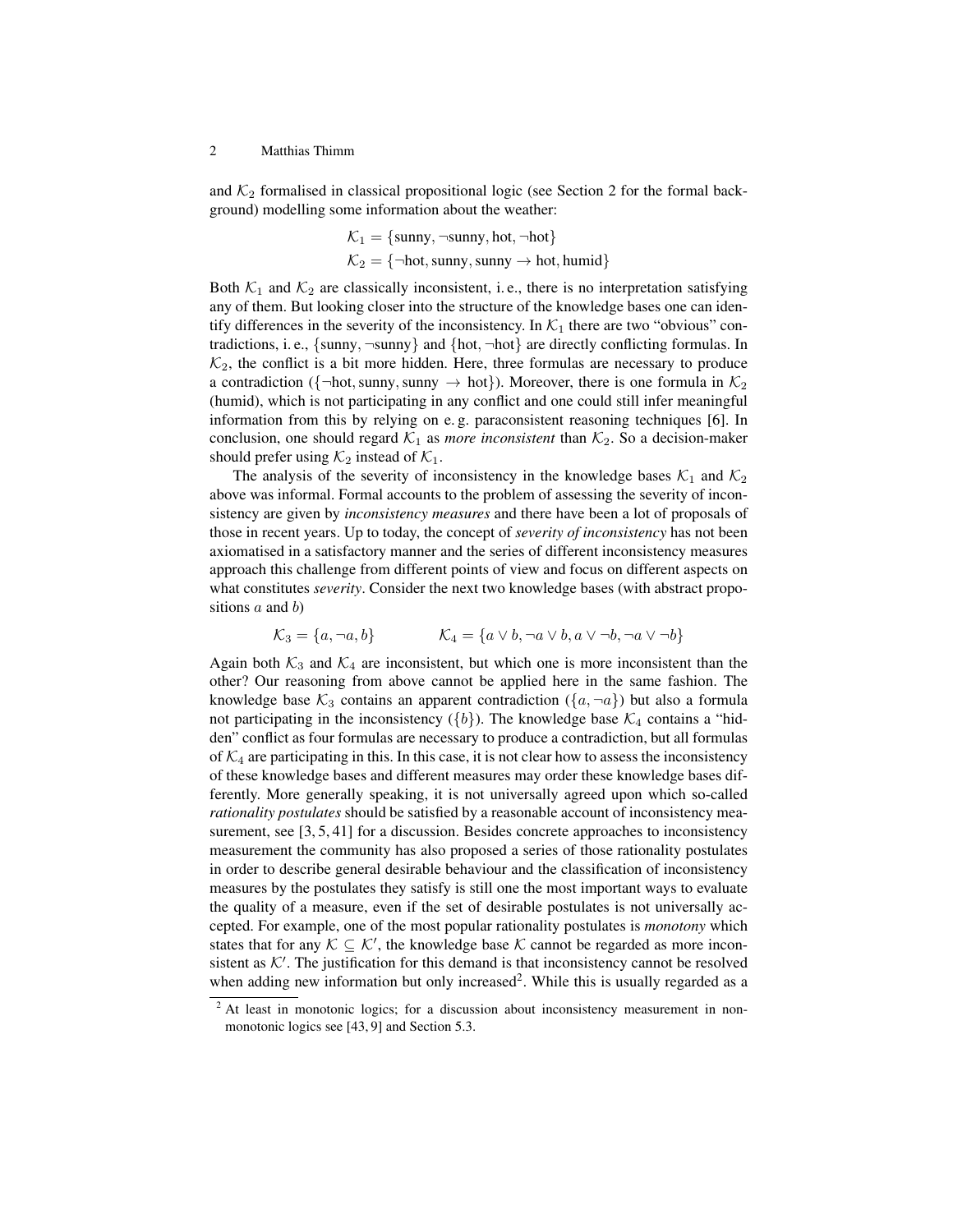reasonable demand there are also situations where *monotony* may be seen as counterintuitive, even in monotonic logics. Consider the next two knowledge bases

 $\mathcal{K}_5 = \{a, \neg a\}$   $\mathcal{K}_6 = \{a, \neg a, b_1, \dots, b_{998}\}$ 

We have  $K_5 \subseteq K_6$  and following *monotony*,  $K_6$  should be regarded as least as inconsistent as  $K_5$ . However, when judging the content of the knowledge bases "relatively",  $K_5$  may seem more inconsistent:  $K_5$  contains no useful information and all formulas of  $\mathcal{K}_5$  are in conflict with another formula. In  $\mathcal{K}_6$ , however, only 2 out of 1000 formulas are participating in the contradiction. So it may also be a reasonable point of view to judge  $K_5$  more inconsistent than  $K_6$ .

In this survey paper, we give a brief overview on formal accounts to inconsistency measurement. We focus on approaches building on classical propositional logic but also briefly discuss approaches for other formalisms. A more technical survey of inconsistency measures can be found in [41] and the book [19] captures the recent state-of-theart as a whole. An older survey can also be found in [22].

The remainder of this paper is organised as follows. In Section 2 we give some necessary technical preliminaries. Section 3 introduces the concept of inconsistency measures formally and discusses rationality postulates. In Section 4 we discuss some of the most important concrete approaches to inconsistency measurement for classical propositional logic and in Section 5 we give an overview on approaches for other formalisms. Section 6 concludes.

# 2 Preliminaries

Let At be some fixed set of propositions and let  $\mathcal{L}(A_t)$  be the corresponding propositional language constructed using the usual connectives ∧ (*conjunction*), ∨ (*disjunc* $tion) \rightarrow (implication)$ , and  $\neg$  (*negation*).

**Definition 1.** A knowledge base K is a finite set of formulas  $K \subseteq \mathcal{L}(At)$ . Let  $K$  be the *set of all knowledge bases.*

If X is a formula or a set of formulas we write  $At(X)$  to denote the set of propositions appearing in X.

Semantics for a propositional language is given by *interpretations* where an *interpretation*  $\omega$  on At is a function  $\omega$ : At  $\rightarrow$  {true, false}. Let  $\Omega$ (At) denote the set of all interpretations for At. An interpretation  $\omega$  *satisfies* (or is a *model* of) a proposition  $a \in$  At, denoted by  $\omega \models a$ , if and only if  $\omega(a) =$  true. The satisfaction relation  $\models$  is extended to formulas in the usual way.

For  $\Phi \subseteq \mathcal{L}(At)$  we also define  $\omega \models \Phi$  if and only if  $\omega \models \phi$  for every  $\phi \in \Phi$ . A formula or set of formulas  $X_1$  *entails* another formula or set of formulas  $X_2$ , denoted by  $X_1 \models X_2$ , if and only if  $\omega \models X_1$  implies  $\omega \models X_2$ . If there is no  $\omega$  with  $\omega \models X$  we also write  $X \models \perp$  and say that X is *inconsistent*.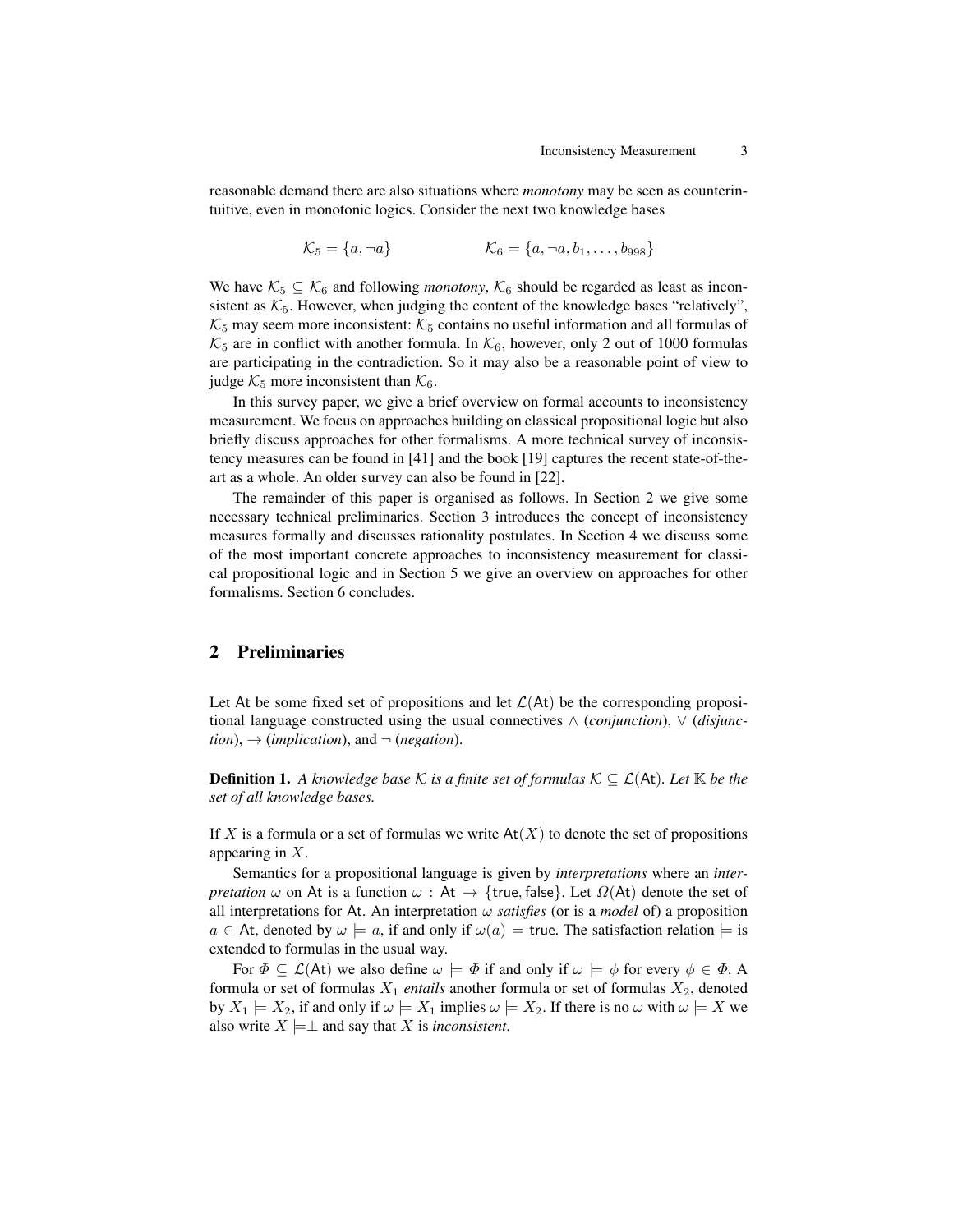# 3 Measuring Inconsistency

Let  $\mathbb{R}^{\infty}_{\geq 0}$  be the set of non-negative real values including infinity. The most general form of an inconsistency measure is as follows.

**Definition 2.** An inconsistency measure *I* is any function  $\mathcal{I}: \mathbb{K} \to \mathbb{R}_{\geq 0}^{\infty}$ .

The above definition is, of course, under-constrained for the purpose of providing a quantitative means to measure inconsistency. The intuition we intend to be behind any concrete approach to inconsistency measure T is that a larger value  $\mathcal{I}(\mathcal{K})$  for a knowledge base K indicates more severe inconsistency in K than lower values. Moreover, we wish to reserve the minimal value (0) to indicate the complete absence of inconsistency. This is captured by the following postulate [23]:

**Consistency**  $\mathcal{I}(\mathcal{K}) = 0$  iff  $\mathcal{K}$  is consistent.

Satisfaction of the *consistency* postulate is a basic demand for any reasonable inconsistency measure and is satisfied by all known concrete approaches [39, 41]. Beyond the *consistency* postulates a series of further postulates has been proposed in the literature [41]. We only recall the basic ones initially proposed in [23]. In order to state these postulates we need two further definitions.

**Definition 3.** *A set*  $M ⊆ K$  *is a* minimal inconsistent subset *of*  $K$  *iff*  $M ⊨ ⊥$  *and there is no*  $M' \subsetneq M$  with  $M' \models \perp$ . Let  $\mathsf{MI}(\mathcal{K})$  be the set of all minimal inconsistent subsets *of* K*.*

**Definition 4.** A formula  $\alpha \in \mathcal{K}$  is called free formula if  $\alpha \notin \bigcup \text{MI}(\mathcal{K})$ . Let Free $(\mathcal{K})$  be *the set of all free formulas of* K*.*

In other words, a minimal inconsistent subset characterises a minimal conflict in a knowledge base and a free formula is a formula that is not directly participating in any derivation of a contradiction. Let  $\mathcal I$  be any function  $\mathcal I : \mathbb K \to \mathbb R_{\geq 0}^\infty, \mathcal K, \mathcal K' \in \mathbb K$ , and  $\alpha, \beta \in \mathcal{L}(A_t)$ . The remaining rationality postulates from [23] are:

Normalisation  $0 \leq \mathcal{I}(\mathcal{K}) \leq 1$ . **Monotony** If  $K \subseteq K'$  then  $\mathcal{I}(K) \leq \mathcal{I}(K')$ . **Free-formula independence** If  $\alpha \in \text{Free}(\mathcal{K})$  then  $\mathcal{I}(\mathcal{K}) = \mathcal{I}(\mathcal{K} \setminus {\alpha}).$ **Dominance** If  $\alpha \not\models \bot$  and  $\alpha \models \beta$  then  $\mathcal{I}(\mathcal{K} \cup {\alpha}) \geq \mathcal{I}(\mathcal{K} \cup {\beta}).$ 

The postulate *normalisation* states that the inconsistency value is always in the unit interval, thus allowing inconsistency values to be comparable even if knowledge bases are of different sizes. *Monotony* requires that adding formulas to the knowledge base cannot decrease the inconsistency value. *Free-formula independence* states that removing free formulas from the knowledge base should not change the inconsistency value. The motivation here is that free formulas do not participate in inconsistencies and should not contribute to having a certain inconsistency value. *Dominance* says that substituting a consistent formula  $\alpha$  by a weaker formula  $\beta$  should not increase the inconsistency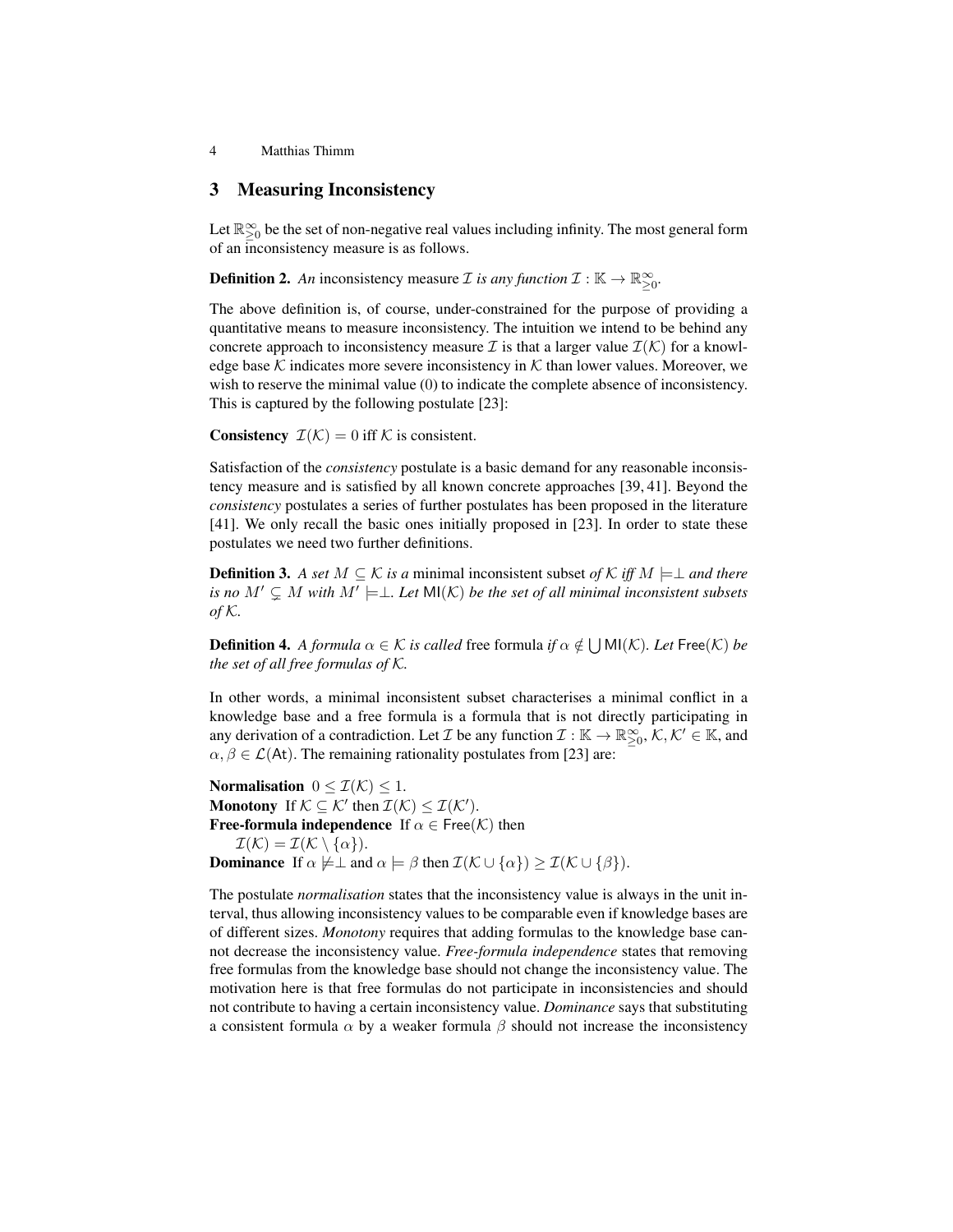value. Here, as  $\beta$  carries less information than  $\alpha$  there should be less opportunities for inconsistencies to occur.

The five postulates from above are independent (no single postulates entails another one) and compatible (as e.g. the drastic measure  $\mathcal{I}_d$ , see below, satisfies all of them). However, they do not characterise a single concrete approach but leave ample room for various different approaches. Moreover, for all rationality postulates (except *consistency*) there is at least one inconsistency measure in the literature that does not satisfy it [41] and there is no general agreement on whether these postulates are indeed *desirable* at all [3, 5, 41]. We already gave an example why *monotony* may not be desirable in the introduction. Here is another example for *free-formula independence* taken from [3].

*Example 1.* Consider the knowledge base  $K<sub>7</sub>$  defined via

$$
\mathcal{K}_7 = \{ a \land c, b \land \neg c, \neg a \lor \neg b \}
$$

Notice that  $K_7$  has a single minimal inconsistent subset  $\{a \wedge c, b \wedge \neg c\}$  and  $\neg a \vee \neg b$  is a free formula. If *I* satisfies *free-formula independence* we have  $\mathcal{I}(\mathcal{K}_7) = \mathcal{I}(\mathcal{K}_7 \setminus \{\neg a \vee a\})$  $\neg b$ ). However,  $\neg a \lor \neg b$  adds another "conflict" about the the truth of propositions a and b.

We will continue the discussion on rationality postulates later in Section 6. But first we will have a look at some concrete approaches.

# 4 Approaches

There is a wide variety of inconsistency measures in the literature, the work [41] alone lists 22 measures in 2018 and more have been proposed since then<sup>3</sup>. In this paper we consider only a few to illustrate the main concepts.

The measure  $\mathcal{I}_d$  is usually referred to as a baseline for inconsistency measures as it only distinguishes between consistent and inconsistent knowledge bases.

**Definition 5** ([24]). *The* drastic inconsistency measure  $\mathcal{I}_d : \mathbb{K} \to \mathbb{R}^\infty_{\geq 0}$  *is defined as* 

$$
\mathcal{I}_d(\mathcal{K}) = \begin{cases} 1 & \text{if } \mathcal{K} \models \perp \\ 0 & \text{otherwise} \end{cases}
$$

*for*  $K \in \mathbb{K}$ *.* 

While not being particularly useful for the purpose of actually differentiating between inconsistent knowledge bases, the measure  $\mathcal{I}_d$  already satisfies the basic five postulates from above [24].

In [22] several dimensions for measuring inconsistency have been discussed. A particular observation from this discussion is that inconsistency measures can be roughly divided into two categories: *syntactic* and *semantic* approaches. While this distinction

<sup>3</sup> Implementations of most of these measures can also be found in the *Tweety Libraries for Artificial Intelligence* [40] and an online interface is available at http://tweetyproject. org/w/incmes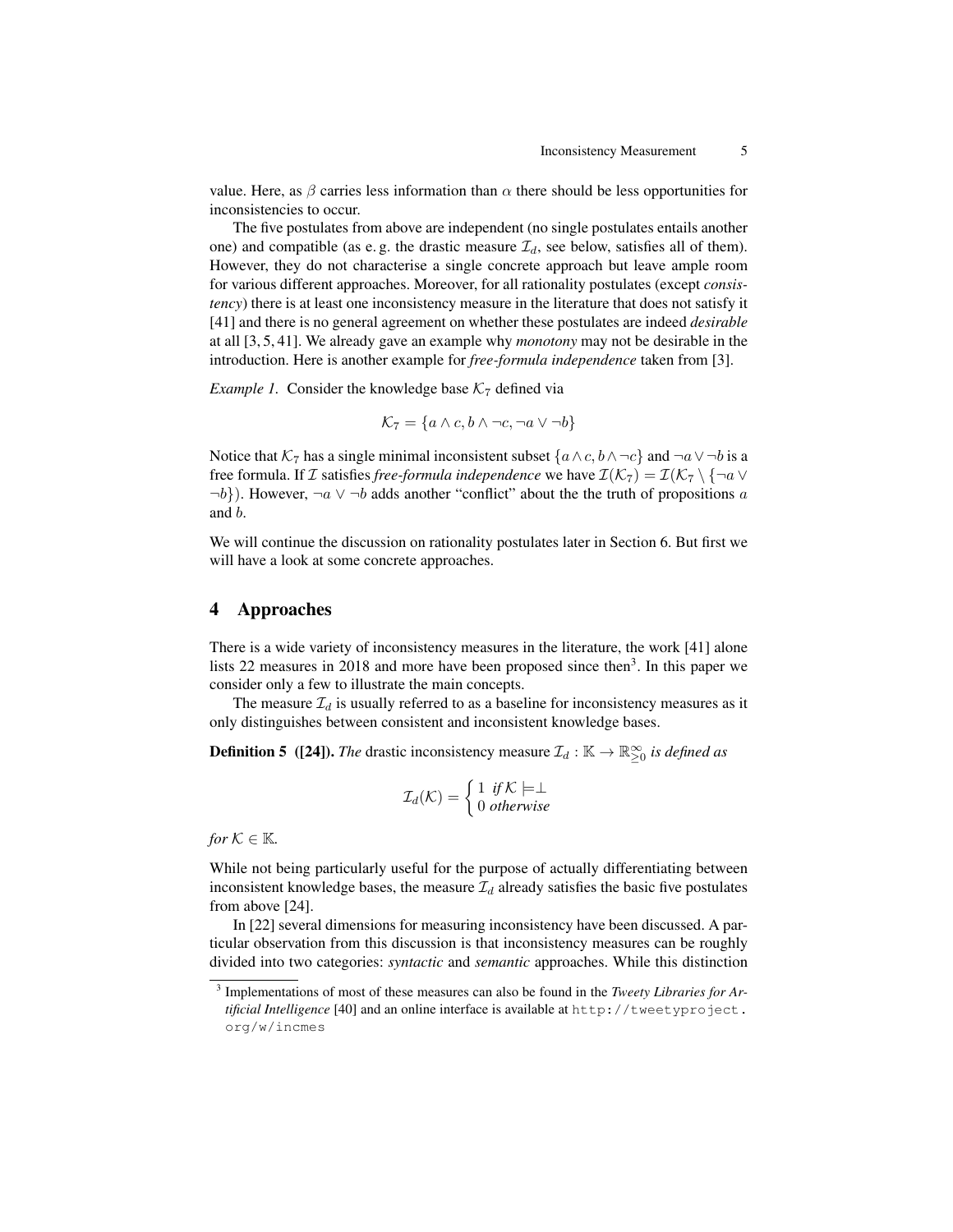is not clearly defined<sup>4</sup> it has been used in following works to classify many inconsistency measures. Using this categorisation, *syntactic* approaches refer to inconsistency measures that make use of syntactic objects such as minimal inconsistent sets (or maximal consistent sets). On the other other hand, *semantic* approaches refer to measures employing non-classical semantics for that purpose. However, there are further measures which fall into neither (or both) categories. In the following, we will look at some measures from each of these categories.

### 4.1 Measures based on minimal inconsistent sets

A minimal inconsistent subset  $M$  of a knowledge base  $K$  represents the "essence" of a single conflict in  $K$ . Naturally, a simple approach to measure inconsistency is to take the number of minimal inconsistent subsets as a measure.

**Definition 6** ([24]). *The* MI-inconsistency measure  $\mathcal{I}_{\text{MI}}$  :  $\mathbb{K} \to \mathbb{R}^{\infty}_{\geq 0}$  is defined as  $\mathcal{I}_{\text{MI}}(\mathcal{K}) = |\text{MI}(\mathcal{K})|$  *for*  $\mathcal{K} \in \mathbb{K}$ *.* 

The above measure complies with the postulates of *consistency*, *monotony*, and *freeformula independence* but fails to satisfy *dominance* and *normalisation* (although a normalised variant that suffers from other shortcomings can easily be defined). Table 2 below gives an overview on the compliance of the measures formally considered in this paper with the basic postulates from above, see [41] for proofs or references to proofs. The idea behind the MI-inconsistency measure can be refined in several ways, taking e. g. the sizes of the individual minimal inconsistent sets and how they overlap into account [25, 26, 13]. One example being the following measure.

**Definition 7** ([24]). *The* MI<sup>c</sup>-inconsistency measure  $\mathcal{I}_{\text{MI}^c} : \mathbb{K} \to \mathbb{R}^{\infty}_{\geq 0}$  is defined as

$$
\mathcal{I}_{\mathrm{MIC}}(\mathcal{K}) = \sum_{M \in \mathrm{MI}(\mathcal{K})} \frac{1}{|M|}
$$

*for*  $K \in \mathbb{K}$ *.* 

The MI<sup>c</sup>-inconsistency measure takes also the sizes of the individual minimal inconsistent subsets into account. The intuition here is that larger minimal inconsistent subsets represent less inconsistency (as the conflict is more "hidden") and small minimal inconsistent subsets represent more inconsistency (as it is more "apparent").

*Example 2.* Consider again knowledge bases  $K_1$  and  $K_2$  from before defined via

$$
\mathcal{K}_1 = \{\text{sumy}, \neg \text{sumy}, \text{hot}, \neg \text{hot}\}
$$

$$
\mathcal{K}_2 = \{\neg \text{hot}, \text{sumy}, \text{sumy} \rightarrow \text{hot}, \text{humid}\}
$$

Here we have

$$
\mathcal{I}_{\text{MI}}(\mathcal{K}_1) = 2 \qquad \qquad \mathcal{I}_{\text{MI}}(\mathcal{K}_2) = 1
$$
\n
$$
\mathcal{I}_{\text{MI}}(\mathcal{K}_1) = 1 \qquad \qquad \mathcal{I}_{\text{MI}}(\mathcal{K}_2) = 1/3
$$

<sup>4</sup> And in this author's opinion also a bit mislabelled.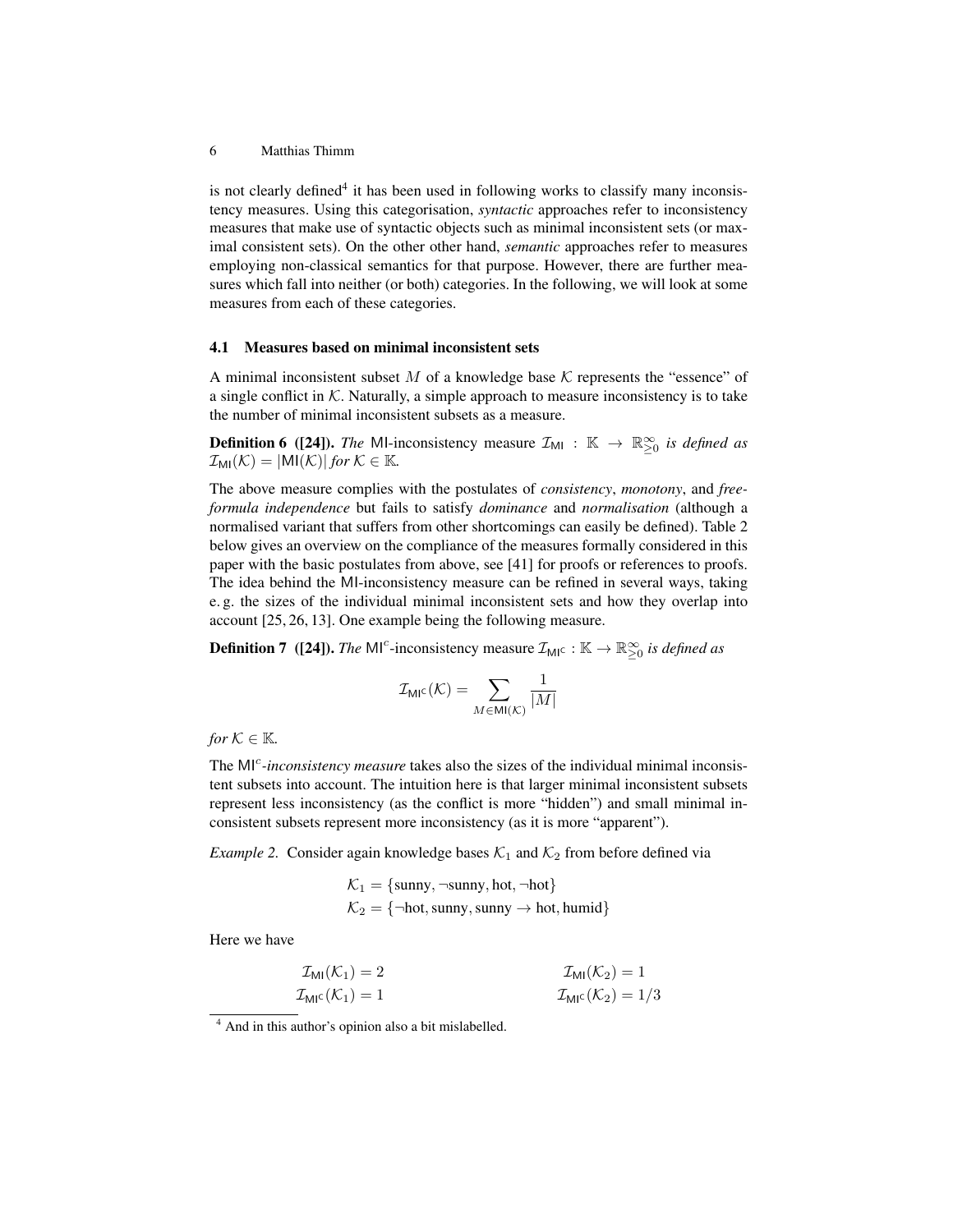Observe that, while  $\mathcal{I}_{\text{MI}}$  and  $\mathcal{I}_{\text{MI}}$  disagree on the exact values of the inconsistency in  $\mathcal{K}_1$  and  $\mathcal{K}_2$  they do agree on their order ( $\mathcal{K}_1$  is more inconsistent than  $\mathcal{K}_2$ ). This is not generally true, consider

$$
\mathcal{K}_8 = \{a, \neg a\}
$$
  
\n
$$
\mathcal{K}_9 = \{a_1, \neg a_1 \lor b_1, \neg b_1 \lor c_1, \neg \lor d_1, \neg d_1 \lor \neg a_1,
$$
  
\n
$$
a_2, \neg a_2 \lor b_2, \neg b_2 \lor c_2, \neg \lor d_2, \neg d_2 \lor \neg a_2\}
$$

$$
\mathcal{I}_{\text{MI}}(\mathcal{K}_8) = 1 \qquad \qquad \mathcal{I}_{\text{MI}}(\mathcal{K}_9) = 2
$$
\n
$$
\mathcal{I}_{\text{MI}}(\mathcal{K}_8) = 1/2 \qquad \qquad \mathcal{I}_{\text{MI}}(\mathcal{K}_9) = 2/5
$$

where  $K_8$  is less inconsistent than  $K_9$  according to  $\mathcal{I}_{\text{MI}}$  and the other way around for  $\mathcal{I}_{\textsf{MI}^{\textsf{c}}}$ .

### 4.2 Measures based on non-classical semantics

Measures based on minimal inconsistent subsets provide a *formula-centric* view on the matter of inconsistency [22]. If a formula (as a whole) is part of a conflict, it is taken into account for measuring inconsistency. Another possibility is to focus on propositions rather than formulas. Consider again the knowledge base  $\mathcal{K}_7 = \{a \wedge c, b \wedge \neg c, \neg a \vee \neg b\}$ from Example 1 which possesses one minimal inconsistent subset  $\{a \wedge c, b \wedge \neg c\}$ . However, it is clear that there is also a conflict involving the propositions  $a$  and  $b$ , which is not "detected" by measures based on minimal inconsistent subsets. Thus, another angle for measuring inconsistency consists in counting how many propositions participate in the inconsistency. A possible means for doing this is by relying on non-classical semantics. The *contension* measure [17] makes use of Priest's logic of paradox, which has a paraconsistent semantics that we briefly recall now. A *three-valued interpretation* v on At is a function  $v : At \rightarrow \{T, F, B\}$  where the values T and F correspond to the classical true and false, respectively. The additional truth value B stands for *both* and is meant to represent a conflicting truth value for a proposition. The function  $v$  is extended to arbitrary formulas as shown in Table 1. An interpretation  $v$  satisfies a formula  $\alpha$ , denoted by  $v \models^3 \alpha$  if either  $v(\alpha) = T$  or  $v(\alpha) = B$ . Define  $v \models^3 \mathcal{K}$  for a knowledge base K accordingly. Now inconsistency can be measured by seeking an interpretation  $v$ that assigns  $B$  to a minimal number of propositions.

**Definition 8** ([17]). *The* contension inconsistency measure  $\mathcal{I}_c : \mathbb{K} \to \mathbb{R}^{\infty}_{\geq 0}$  is defined *as*

$$
\mathcal{I}_c(\mathcal{K}) = \min\{|v^{-1}(B) \cap \mathsf{At}| \mid v \models^3 \mathcal{K}\}\
$$

*for*  $K \in \mathbb{K}$ *.* 

Note that  $\mathcal{I}_c$  is well-defined as for every knowledge  $\mathcal K$  there is always at least one interpretation  $v$  satisfying it, e.g., the interpretation that assigns  $B$  to all propositions.

A further approach—that is in contrast to  $\mathcal{I}_c$  still formula-centric—is to make use of probability logic to define an inconsistency measure [27]. A *probability function* P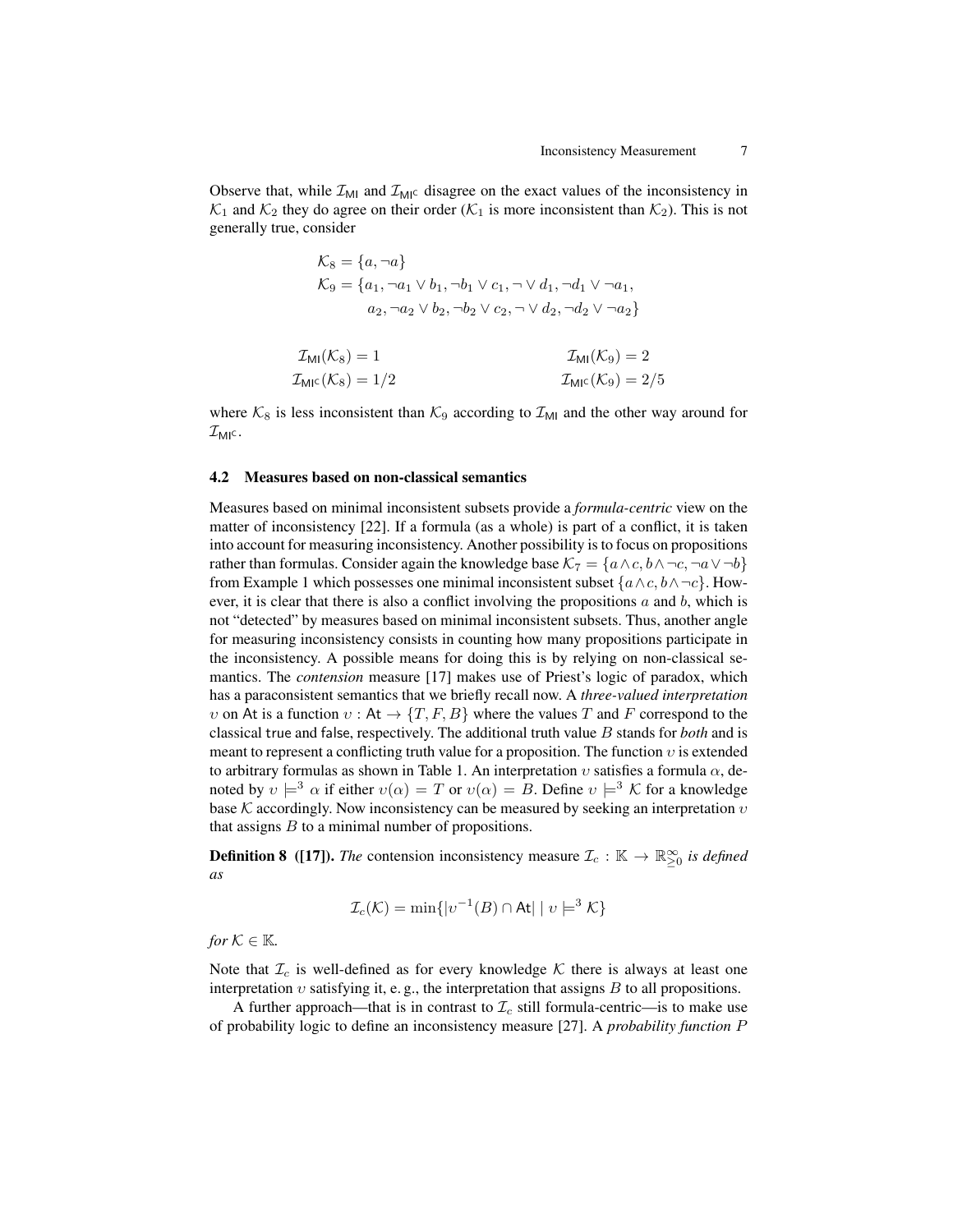|                | $\alpha \beta  v(\alpha \wedge \beta) v(\alpha \vee \beta)$ |   | $\alpha v(\neg\alpha)$ |
|----------------|-------------------------------------------------------------|---|------------------------|
| $\overline{T}$ |                                                             | Т | $\bar{T}$              |
| T B            | B                                                           | T | B<br>В                 |
| T F            | F                                                           | T | т<br>F                 |
| B T            | B                                                           | T |                        |
| B B            | B                                                           | B |                        |
| B F            | F                                                           | B |                        |
| F T            | F                                                           | T |                        |
| F B            | F                                                           | B |                        |
| F              |                                                             | F |                        |

Table 1. Truth tables for propositional three-valued logic.

on  $\mathcal{L}(\mathsf{At})$  is a function  $P: \Omega(\mathsf{At}) \to [0,1]$  with  $\sum_{\omega \in \Omega(\mathsf{At})} P(\omega) = 1$ . We extend P to assign a probability to any formula  $\phi \in \mathcal{L}(A_t)$  by defining

$$
P(\phi) = \sum_{\omega \models \phi} P(\omega)
$$

Let  $P(At)$  be the set of all those probability functions.

**Definition 9** ([27]). *The*  $\eta$ -inconsistency measure  $\mathcal{I}_{\eta} : \mathbb{K} \to \mathbb{R}^{\infty}_{\geq 0}$  *is defined as* 

$$
\mathcal{I}_{\eta}(\mathcal{K}) = 1 - \max\{\xi \mid \exists P \in \mathcal{P}(\mathsf{At}) : \forall \alpha \in \mathcal{K} : P(\alpha) \ge \xi\}
$$

*for*  $K \in \mathbb{K}$ *.* 

The measure  $\mathcal{I}_{\eta}$  looks for a probability function P that maximises the minimum probability of all formulas in  $K$ . The larger this probability the less inconsistent  $K$  is assessed (if there is a probability function assigning 1 to all formulas then  $K$  is obviously consistent).

*Example 3.* Consider again knowledge bases  $K_1$  and  $K_2$  from before defined via

$$
\mathcal{K}_1 = \{\text{sumy}, \neg \text{sumy}, \text{hot}, \neg \text{hot}\}
$$

$$
\mathcal{K}_2 = \{\neg \text{hot}, \text{sumy}, \text{sumy} \rightarrow \text{hot}, \text{humid}\}
$$

Here we have

$$
\mathcal{I}_c(\mathcal{K}_1) = 2
$$
  
\n
$$
\mathcal{I}_c(\mathcal{K}_2) = 1
$$
  
\n
$$
\mathcal{I}_n(\mathcal{K}_2) = 1/3
$$
  
\n
$$
\mathcal{I}_n(\mathcal{K}_2) = 1/3
$$

where, in particular,  $\mathcal{I}_c$  also agrees with  $\mathcal{I}_{\text{MI}}$  (see Example 2). Consider now

$$
\mathcal{K}_{10} = \{a, \neg a\} \qquad \qquad \mathcal{K}_{11} = \{a \land b \land c, \neg a \land \neg b \land \neg c\}
$$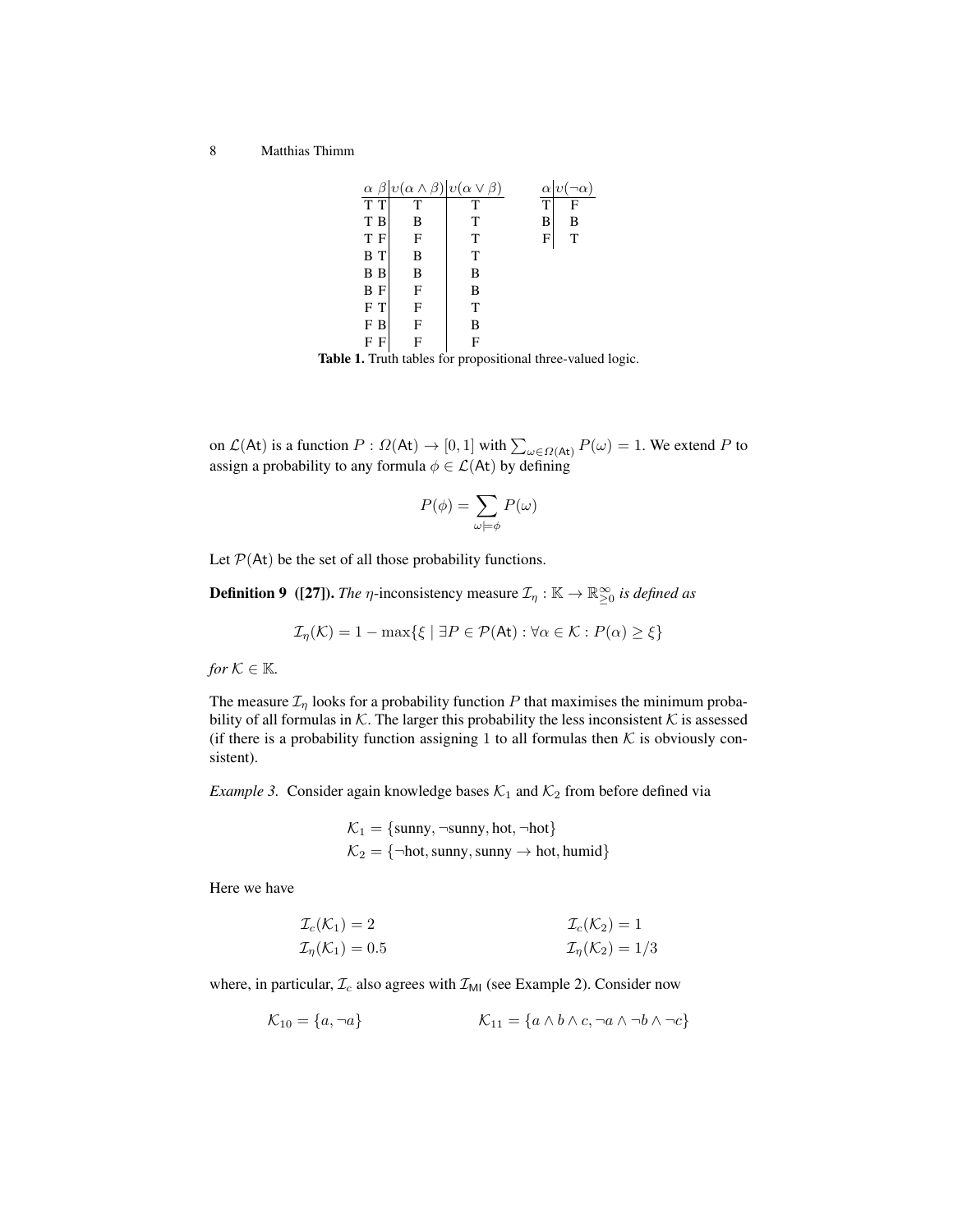where

$$
\mathcal{I}_c(\mathcal{K}_1) = 1
$$
\n
$$
\mathcal{I}_n(\mathcal{K}_1) = 0.5
$$
\n
$$
\mathcal{I}_n(\mathcal{K}_2) = 3
$$
\n
$$
\mathcal{I}_n(\mathcal{K}_2) = 0.5
$$
\n
$$
\mathcal{I}_n(\mathcal{K}_2) = 0.5
$$
\n
$$
\mathcal{I}_c(\mathcal{K}_2) = 1
$$

So  $\mathcal{I}_c$  looks inside formulas to determine the severity of inconsistency.

While  $\mathcal{I}_c$  makes use of paraconsistent logic and  $\mathcal{I}_n$  of probability logic other logics can be used for that purpose as well. In [38] a general framework is established that allows to plugin any many-valued logic (such as fuzzy logic) to define inconsistency measures.

### 4.3 Further measures

There are further ways to define inconsistency measures that do not fall strictly in one of the two paradigms above. We have a look at some now.

A simple approach to obtain a more proposition-centric measure (as  $\mathcal{I}_c$ ) while still relying on minimal inconsistent sets is the following measure.

**Definition 10** ([44]). *The mv* inconsistency measure  $\mathcal{I}_{mv} : \mathbb{K} \to \mathbb{R}^{\infty}_{\geq 0}$  is defined as

$$
\mathcal{I}_{mv}(\mathcal{K}) = \frac{|\bigcup_{M \in \text{MI}(\mathcal{K})} \text{At}(M)|}{|\text{At}(\mathcal{K})|}
$$

*for*  $K \in \mathbb{K}$ *.* 

In other words,  $\mathcal{I}_{mv}(\mathcal{K})$  is the ratio of the number of propositions that appear in at least one minimal inconsistent set and the number of all propositions.

Another approach that makes no use of either minimal inconsistent sets or nonclassical semantics is the following one. A subset  $H \subseteq \Omega(At)$  is called a *hitting set* of K if for every  $\phi \in \mathcal{K}$  there is  $\omega \in H$  with  $\omega \models \phi$ .

**Definition 11** ([37]). *The* hitting-set inconsistency measure  $\mathcal{I}_{hs}$ :  $\mathbb{K} \to \mathbb{R}^{\infty}_{\geq 0}$  is defined *as*

$$
\mathcal{I}_{hs}(\mathcal{K}) = \min\{|H| \mid H \text{ is a hitting set of } \mathcal{K}\} - 1
$$

*for*  $K \in \mathbb{K}$  *with*  $\min \emptyset = \infty$ *.* 

So  $\mathcal{I}_{hs}$  seeks a minimal number of (classical) interpretations such that for each formula there is at least one model in this set.

*Example 4.* Consider again knowledge bases  $K_1$  and  $K_2$  from before defined via

$$
\mathcal{K}_1 = \{\text{sumy}, \neg \text{sumy}, \text{hot}, \neg \text{hot}\}
$$

$$
\mathcal{K}_2 = \{\neg \text{hot}, \text{sumy}, \text{sumy} \rightarrow \text{hot}, \text{humid}\}
$$

Here we have

$$
\mathcal{I}_{mv}(\mathcal{K}_1) = 1
$$
\n
$$
\mathcal{I}_{mv}(\mathcal{K}_2) = 2/3
$$
\n
$$
\mathcal{I}_{hs}(\mathcal{K}_1) = 1
$$
\n
$$
\mathcal{I}_{hs}(\mathcal{K}_2) = 1
$$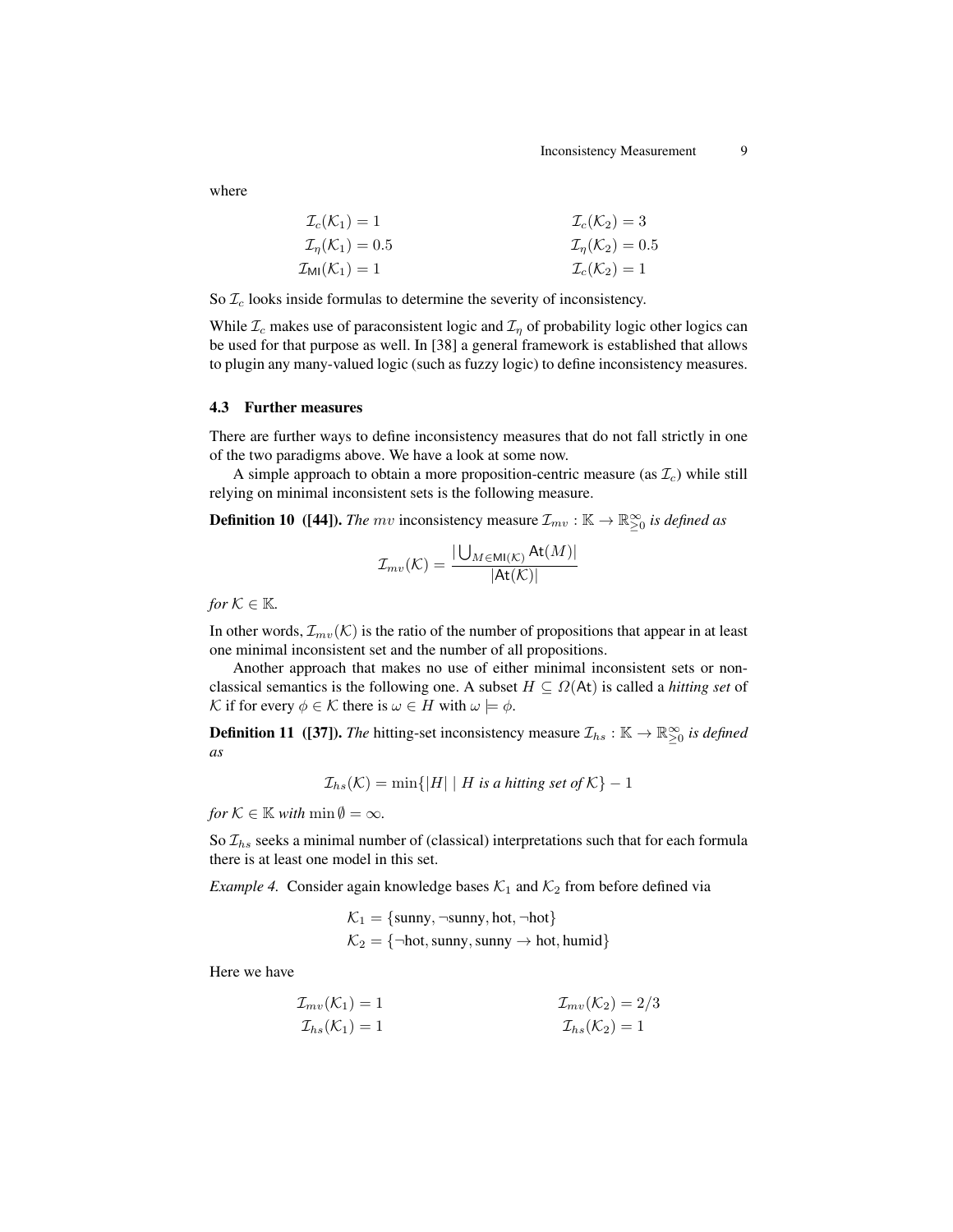

Table 2. Compliance of inconsistency measures with rationality postulates *consistency* (CO), *normalisation* (NO), *monotony* (MO), *free-formula independence* (IN), and *dominance* (DO)

Moreover, Grant and Hunter [18] define new families of inconsistency measures based on *distances* of classical interpretations to being models of a knowledge base. Besnard [4] counts how many propositions have to be *forgotten*—i. e. removed from the underlying signature of the knowledge base—to turn an inconsistent knowledge base into a consistent one.

# 5 Beyond Propositional Logic

While most work in the field of inconsistency measurement is concerned with using propositional logic as the knowledge representation formalism, there are some few works, which consider measuring inconsistency in other logics. We will have a brief overview on some of these works now, see [19] for some others.

### 5.1 First-order and description logic

In [16], first-order logic is considered as the base logic. Allowing for objects and quantification brings new challenges to measuring inconsistency as one should distinguish in a more fine-grained manner how *much* certain formulas contribute to inconsistency. For example, a formula  $\forall X : bird(X) \rightarrow flies(X)$ —which models that all birds fly—is probably the culprit of some inconsistency in any knowledge base. However, depending on how many objects actually satisfy/violate the implication, the severity of the inconsistency of the overall knowledge base may differ (compare having a knowledge base with 10 flying birds and 1 non-flying bird to a knowledge base with 1000 flying birds and 1 non-flying bird). [16] address this challenge by proposing some new inconsistency measures for first-order logic.

There are also several works—see e. g. [45, 29]—that deal with measuring inconsistency in ontologies formalised in certain description logics.

### 5.2 Probabilistic logic

In probabilistic logic, classical propositional formulas are augmented by probabilities yielding statements such as (sunny ∧ humid)[0.7] meaning "it will be sunny and humid with probability 0.7". Semantics are given to such a logic by means of probability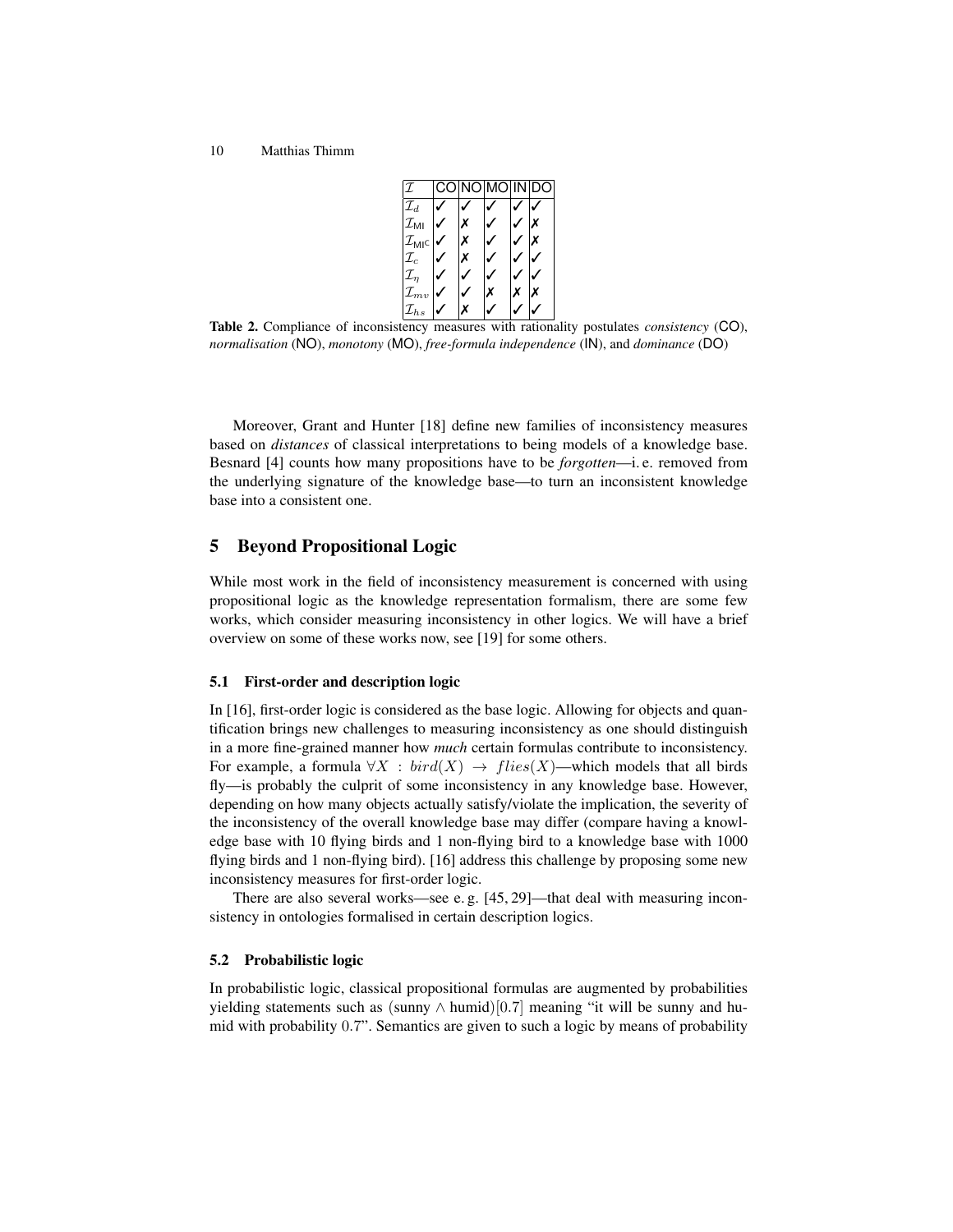distributions over sets of propositions. Inconsistencies in modelling with such a logic can appear, in particular, when "the numbers do not add up". In addition to the previous formula consider (humid)[0.5] which states that "it will be humid with probability 0.5". Both formulas together are inconsistent as it cannot be the case the the probability of being humid is at least 0.7 (which is implied by the first formula) and 0.5 at the same time. Measures for probabilistic logic, see the recent survey [12], focus on measuring distances of the probabilities of the formulas to a consistent state or propose weaker notions of satisfying probability distributions and measure distances between those and classical probability distributions.

### 5.3 Non-monotonic logics

In non-monotonic logics, inconsistency in a knowledge base may be resolved by adding formulas. Consider e.g. the following rules in answer set programming [8]:  $\{b \leftarrow$ ,  $\neg b \leftarrow \text{not } a$ . Informally, these rules state that b is the case and that if a is not the case,  $\neg b$  is the case. The negation "not" is a negation-as-failure and the whole program is inconsistent as both b and  $\neg b$  can be derived. However, adding the rule  $a \leftarrow$  stating that  $\alpha$  is the case, makes the program consistent again as the second rule is not applicable any more. An implication of this observation is that consistent programs may have inconsistent subsets, which make the application of classical measures based on minimal inconsistent sets useless. In [9] a stronger notion for minimal inconsistent sets for non-monotonic logics is proposed that is used for inconsistency measurement in [43], and, in particular, for answer set programming in [42].

# 6 Summary and Discussion

In this paper we gave a brief overview on the field of inconsistency measurement. We motivated the field, discussed several rationality postulates for concrete measures, and surveyed some of its basic approaches. We also gave a short overview on approaches that use formalisms other than propositional logic as the base knowledge representation formalism.

Inconsistency measures can be used to compare different formalisations of knowledge, to help debug flawed knowledge bases, and guide automatic repair methods. For example, inconsistency measures have been used to estimate reliability of agents in multi-agent systems [11], to allow for inconsistency-tolerant reasoning in probabilistic logic [33], or to monitor and maintain quality in database settings [14].

Inconsistency measurement is a problem that is not easily defined in a formal manner. Many approaches have been proposed, in particular in recent years, each taking a different perspective on this issue. We discussed rationality postulates as a means to prescribe general desirable behaviour of an inconsistency measure and there have also been a lot of proposals in the recent past, [41] lists an additional 13 compared to the five postulates we discussed here. Many of them are mutually exclusive, describe orthogonal requirements, and are not generally accepted in the community. Besides rationality postulates, other dimensions for comparing inconsistency measures are their *expressivity* and their *computational complexity*. Expressivity [36, 41] refers to the capability of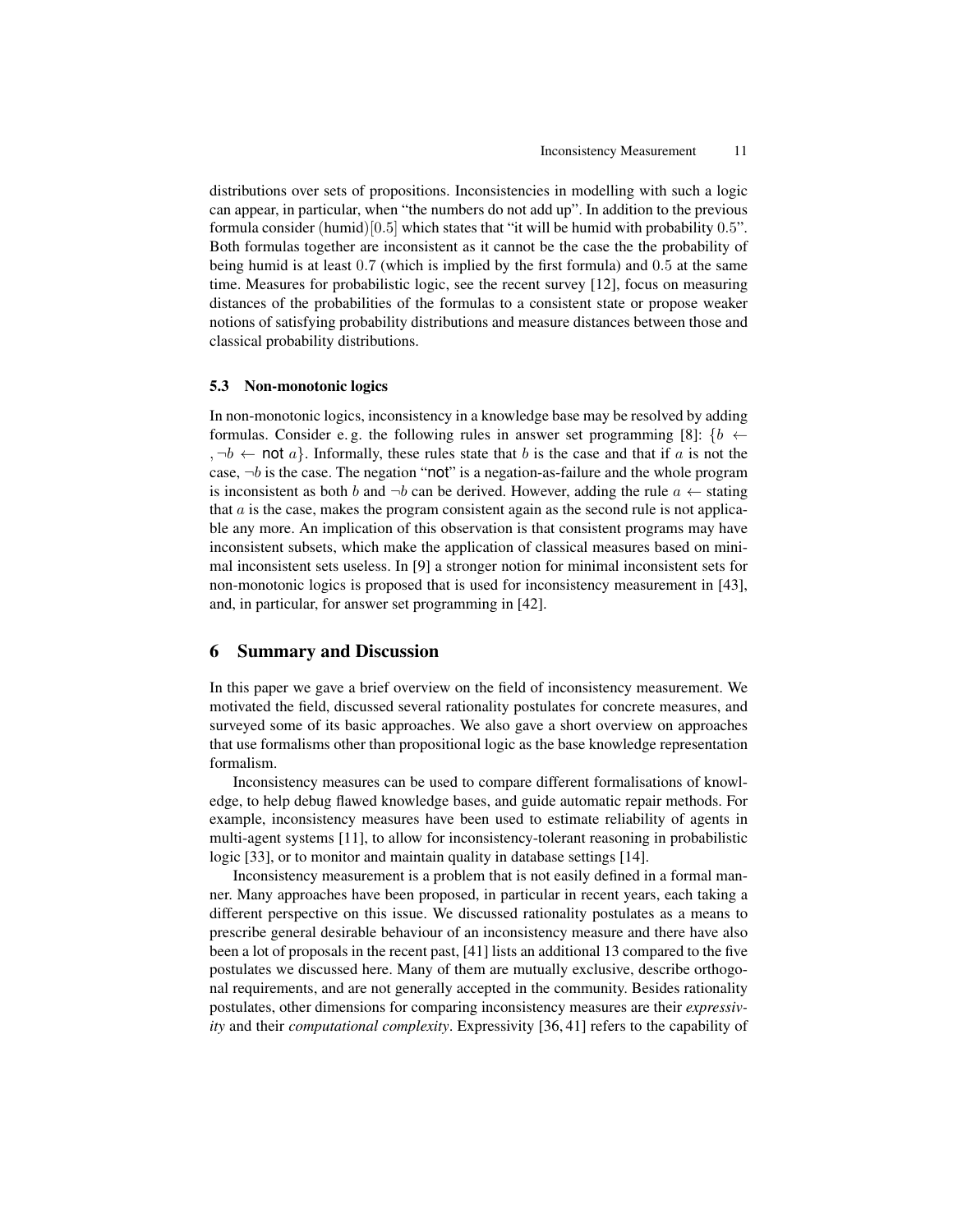an inconsistency to differentiate between *many* inconsistent knowledge base. For example, the drastic inconsistency measure—which assigns 1 to every inconsistent knowledge base—has minimal expressivity as it can only differentiate between consistency and inconsistency. On the other hand, the contension measure  $\mathcal{I}_c$  can differentiate up to  $n+1$  different states of inconsistency, where n is the number of propositions appearing in the signature. As for computational complexity, it is clear that all problems related to inconsistency measurement are coNP-hard, as the identification of unsatisfiability is always part of the definition. In fact, the decision problem of deciding whether a certain value is a lower bound for the actual inconsistency value of a given inconsistency measure, is CONP-complete for many measures such as  $\mathcal{I}_c$  [35, 41]. However, the problem is harder for other measures, e.g., the same problem for  $\mathcal{I}_{mv}$  is already  $\Sigma_2^p$ -complete [44].

This paper points to a series of open research questions that may be interesting to pursue. For example, the discussion on the "right" set of postulates is not over. What is needed is a characterising definition of an inconsistency measure using few postulates, as the *entropy* is characterised by few simple properties as an information measure. However, we are currently far away from a complete understanding of what an inconsistency measure constitutes. Moreover, the *algorithmic study* of inconsistency measurement has (almost) not been investigated at all. Although straightforward prototype implementations of most measures are available<sup>5</sup>, those implementations do not necessarily optimise runtime performance. Only a few papers [30–32, 37, 2] have addressed this challenge previously, mainly by developing approximation algorithms. Besides more work on approximation algorithms, another venue for future work is also to develop algorithms that work effectively on certain language fragments—such as certain description logics—and thus may work well in practical applications.

Acknowledgements: The research reported here was partially supported by the Deutsche Forschungsgemeinschaft (grant DE 1983/9-1).

# References

- 1. P. Baroni, D. Gabbay, M. Giacomin, and L. van der Torre, editors. *Handbook of Formal Argumentation*. College Publications, 2018.
- 2. L. Bertossi. Repair-Based Degrees of Database Inconsistency. In*Proceedings of LPNMR'19*, pages 195–209, 2019.
- 3. P. Besnard. Revisiting postulates for inconsistency measures. In *Proceedings of JELIA'14*, pages 383–396, 2014.
- 4. P. Besnard. Forgetting-based inconsistency measure. In *Proceedings of SUM'16*, pages 331– 337, 2016.
- 5. P. Besnard. Basic postulates for inconsistency measures. *Transactions Large-Scale Data- and Knowledge-Centered Systems*, 34:1–12, 2017.
- 6. J.-Y. Beziau, W. Carnielli, and D. Gabbay, editors. ´ *Handbook of Paraconsistency*. College Publications, London, 2007.
- 7. R. J. Brachman and H. J. Levesque. *Knowledge Representation and Reasoning*. Morgan Kaufmann Publishers, 2004.

<sup>5</sup> see http://tweetyproject.org/w/incmes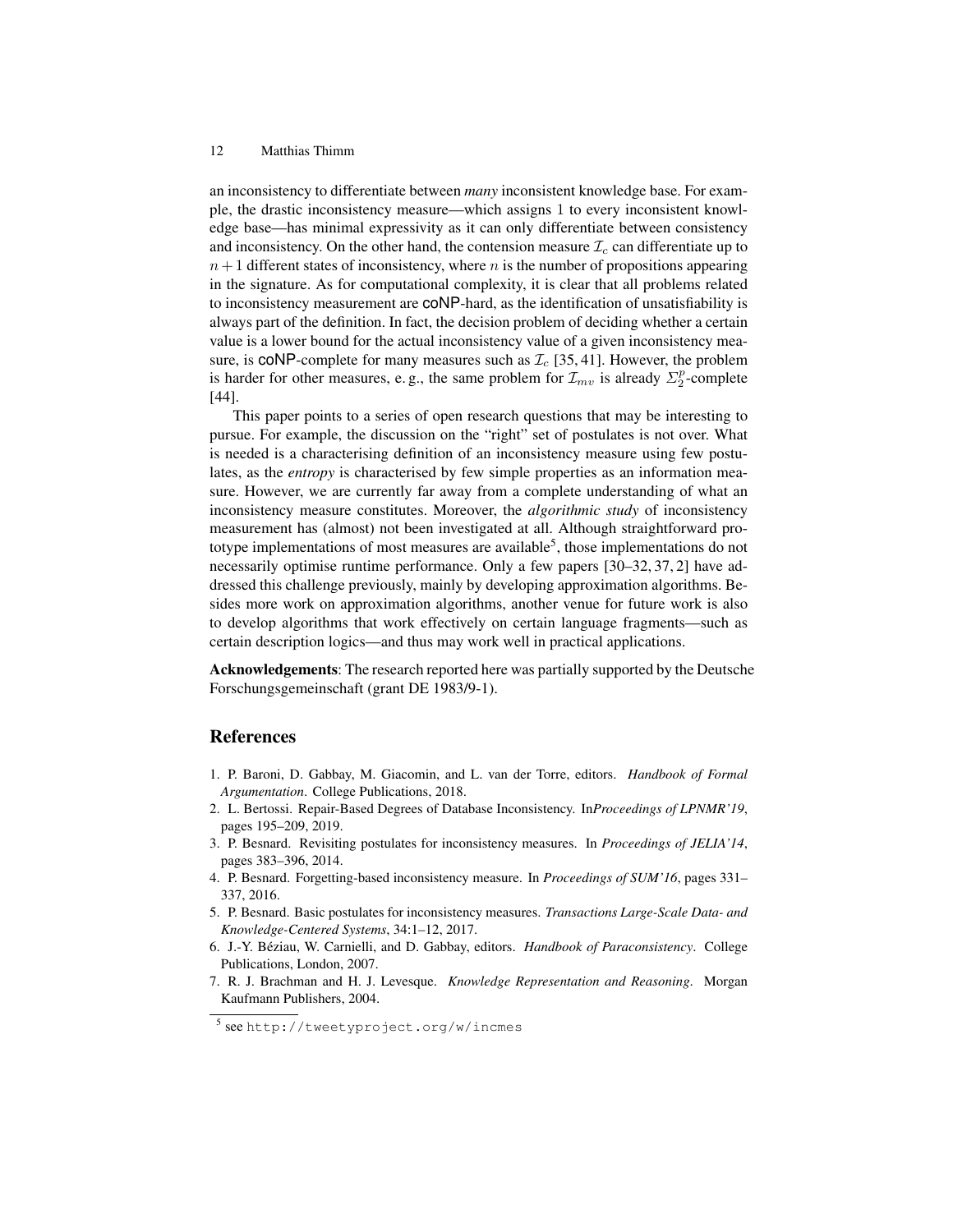- 8. G. Brewka, T. Eiter, and M. Truszczynski. Answer set programming at a glance. *Communications of the ACM*, 54(12):92–103, 2011.
- 9. G. Brewka, M. Thimm, and M. Ulbricht. Strong inconsistency. *Artificial Intelligence*, 267:78– 117, 2019.
- 10. L. Cholvy and A. Hunter. Information fusion in logic: A brief overview. In *Proceedings of ECSQARU'97/FAPR'97*, pages 86–95. Springer, 1997.
- 11. L. Cholvy, L. Perrussel, and J-M. Thevenin. Using inconsistency measures for estimating reliability. *International Journal of Approximate Reasoning*, 89:41–57, 2017.
- 12. G. De Bona, M. Finger, N. Potyka, and M. Thimm. Inconsistency measurement in probabilistic logic. In *Measuring Inconsistency in Information*. College Publications, 2018.
- 13. G. De Bona, J. Grant, A. Hunter, and S. Konieczny. Towards a unified framework for syntactic inconsistency measures. In *Proceedings of AAAI'18*, 2018.
- 14. H. Decker and S. Misra. Database inconsistency measures and their applications. In *Proceedings of ICIST'17*, 2017.
- 15. M. Gelfond and N. Leone. Logic programming and knowledge representation The A-Prolog perspective. *Artificial Intelligence*, 138(1-2):3–38, 2002.
- 16. J. Grant and A. Hunter. Analysing inconsistent first-order knowledgebases. *Artificial Intelligence*, 172(8-9):1064–1093, 2008.
- 17. J. Grant and A. Hunter. Measuring consistency gain and information loss in stepwise inconsistency resolution. In *Proceedings of ECSQARU'11*, pages 362–373. Springer, 2011.
- 18. J. Grant and A. Hunter. Analysing inconsistent information using distance-based measures. *International Journal of Approximate Reasoning*, 89:3–26, 2017.
- 19. J. Grant and M. V. Martinez, editors. *Measuring Inconsistency in Information*. College Publications, 2018.
- 20. J. Grant. Classifications for inconsistent theories. *Notre Dame Journal of Formal Logic*, 19(3):435–444, 1978.
- 21. S. O. Hansson. *A Textbook of Belief Dynamics*. Kluwer Academic Publishers, 2001.
- 22. A. Hunter and S. Konieczny. Approaches to measuring inconsistent information. In *Inconsistency Tolerance*, pages 189–234. Springer, 2004.
- 23. A. Hunter and S. Konieczny. Shapley inconsistency values. In *Proceedings of KR'06*, pages 249–259, 2006.
- 24. A. Hunter and S. Konieczny. Measuring inconsistency through minimal inconsistent sets. In *Proceedings of KR'08*, pages 358–366, 2008.
- 25. S. Jabbour, Y. Ma, and B. Raddaoui. Inconsistency measurement thanks to mus decomposition. In *Proceedings of AAMAS'14*, pages 877–884, 2014.
- 26. S. Jabbour. On inconsistency measuring and resolving. In *Proceedings of ECAI'16*, pages 1676–1677, 2016.
- 27. K. M. Knight. Measuring inconsistency. *Journal of Philosophical Logic*, 31:77–98, 2001.
- 28. S. Konieczny and R. Pino Pérez. On the logic of merging. In Proceedings of KR'98, 1998.
- 29. Y. Ma and P. Hitzler. Distance-based measures of inconsistency and incoherency for description logics. In *Proceedings of DL'10*, 2010.
- 30. Y. Ma, G. Qi, G. Xiao, P. Hitzler, and Z. Lin. An anytime algorithm for computing inconsistency measurement. In *Knowledge Science, Engineering and Management*, pages 29–40. Springer, 2009.
- 31. Y. Ma, G. Qi, G. Xiao, P. Hitzler, and Z. Lin. Computational complexity and anytime algorithm for inconsistency measurement. *International Journal of Software and Informatics*, 4(1):3–21, 2010.
- 32. K. McAreavey, W. Liu, and P. Miller. Computational approaches to finding and measuring inconsistency in arbitrary knowledge bases. *International Journal of Approximate Reasoning*, 55:1659–1693, 2014.